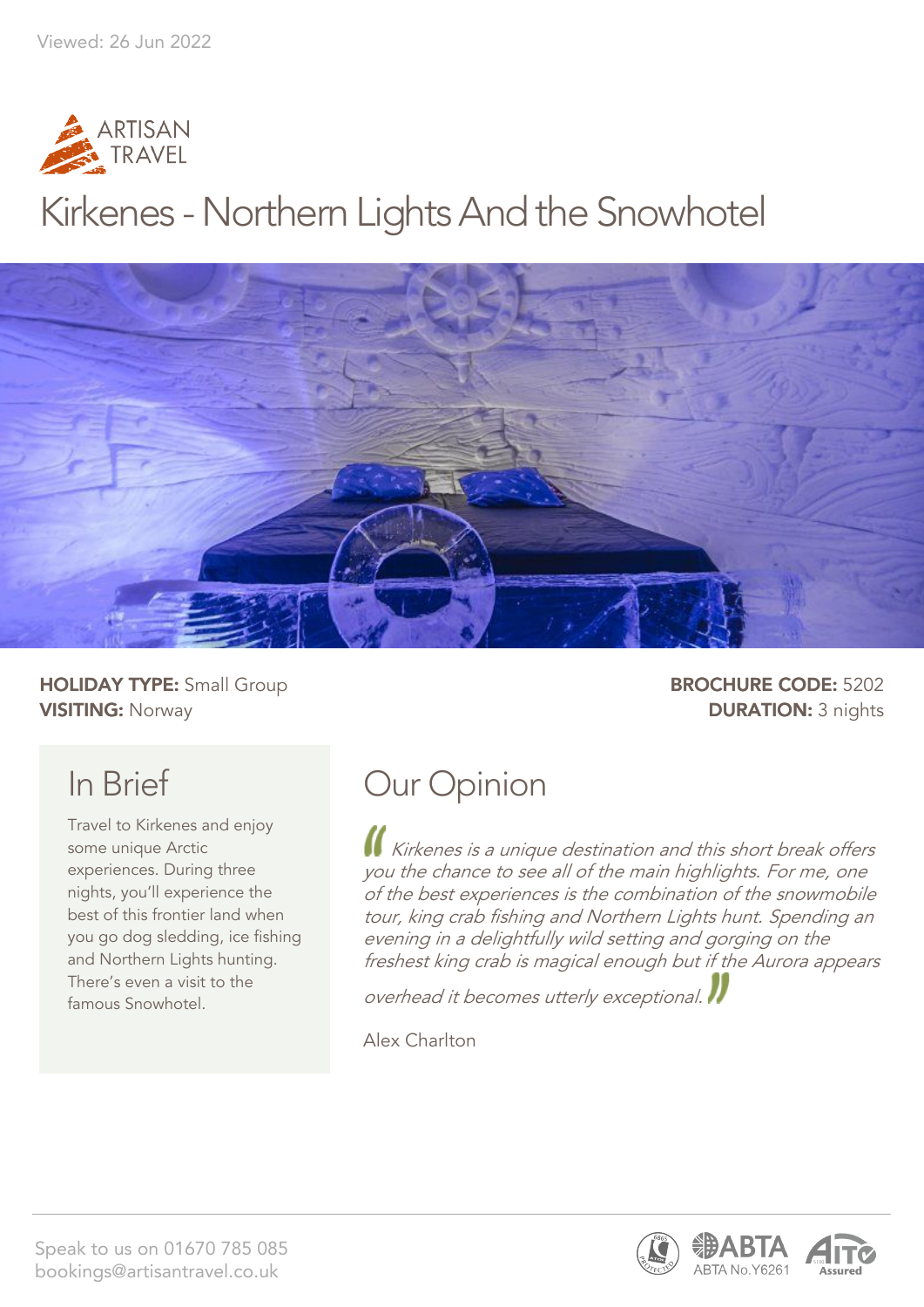

## What's included?

- Flights: return flights from London Heathrow to Kirkenes (via Oslo). Routes are subject to change.
- **Transfers:** return airport transfers
- Accommodation: 3 nights at Thon Hotel or Scandic Hotel
- Meals: 3 breakfasts, 1 lunches, 2 dinners
- The following activities and equipment are included: walking tour/tour with kick-sledge, ice fishing, fishing for king crabs and Northern Lights hunt by snowmobile, husky safari, visit to the Snowhotel (the order of activities is subject to change)
- Services of experienced guides and instructors
- Winter clothing is provided for the activities

## Trip Overview

Kirkenes has so much to offer visitors and for those who are short on time, this three-night winter holiday is sure to deliver.

Only 15 kilometres from the border with Russia, Kirkenes feels like a real frontier town. As you walk by the harbour you will hear Russian and Finnish voices mingling together and the signs will also feature Cyrillic text - it is truly unique. Surrounded by wilderness, Kirkenes acts as an ideal hub from which to sample the unforgettable experiences that this remote region can offer.

With a rugged coastline and a mountainous backdrop, this is a playground which promises some truly memorable activity days. The town also offers some rather distinctive attractions which draw people from all over the world. These include the famous Kirkenes Snowhotel and the delectable delicacy that is king crab.

This may only be a short break of just three nights but we make sure that you get to enjoy all of the must-try winter activities. You will dog sled through the outdoors, visit the Russian border, try your hand at ice fishing, dine on the freshest possible king crab and witness the Snowhotel.

Of course, one of Kirkenes' other attractions is its location in prime Aurora territory. You will try and



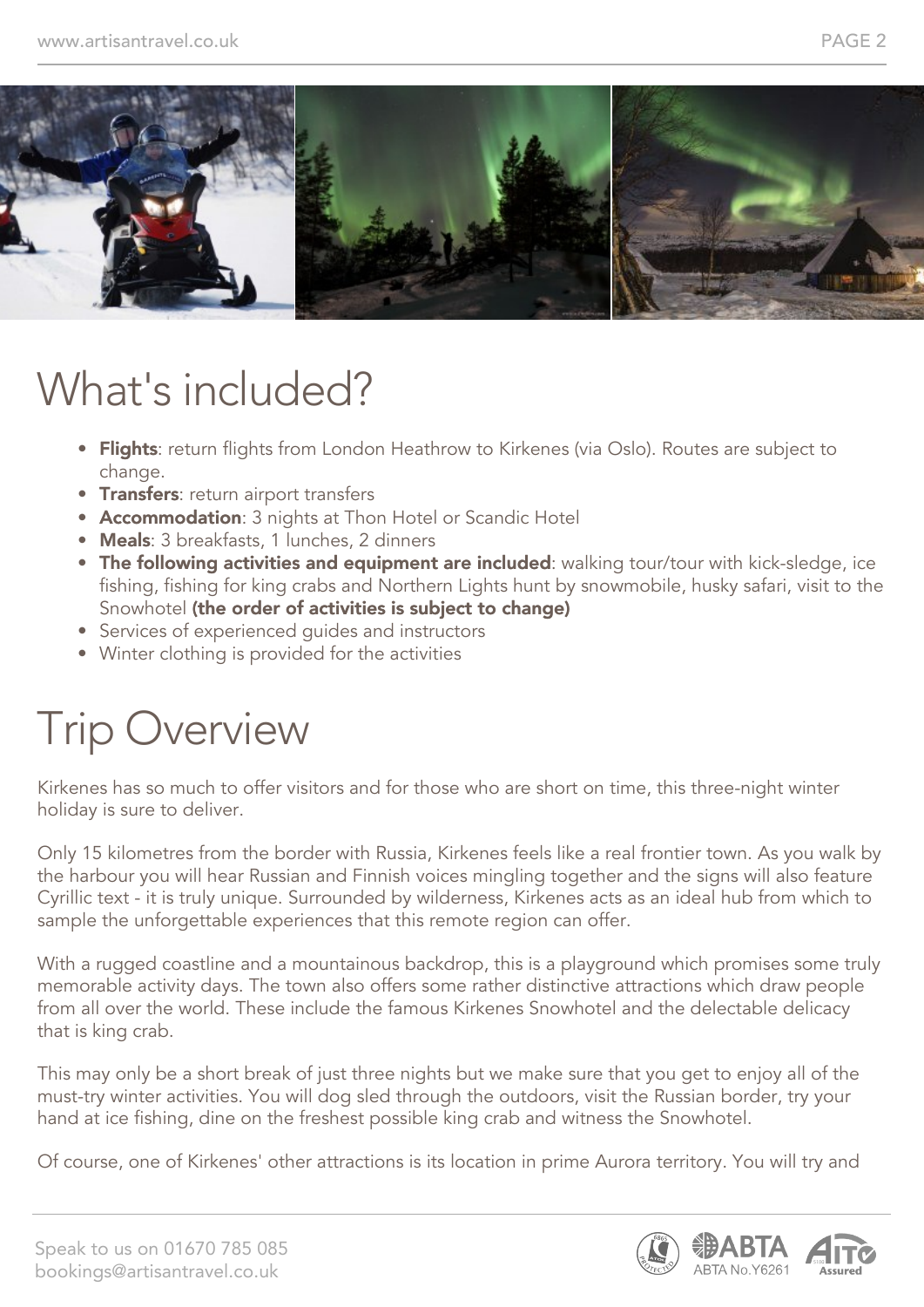exploit its excellent Northern Lights record during a night of Aurora hunting in the remote Pasvik Valley.

With a choice of modern accommodation available, you will return to a centrally located base each night following a day of unforgettable experiences in the Arctic. This may be a short break but you will head back home with a wealth of wonderful memories.

Image credits: Kirkenes Snowhotel, Trym Ivar Bergsmo





**European Regional Development Fund** 

**EUROPEAN UNION** 

## Agenda

Please note the order of activities is subject to change



Upon arrival at Kirkenes Airport, you will be greeted by a local guide who will transfer you to your hotel. You have a choice of two hotels here in Kirkenes with either the Rica Hotel or Thon Hotel at your disposal; both offer excellent facilities.

There are no lengthy transfers and the drive from the airport will take roughly 15 minutes. Your guide will assist you in checking into the hotel and run through the details of your upcoming holiday. You can settle in and relax this evening ahead of tomorrow's adventures.

As you will be arriving in the late evening we recommend dining at the hotel tonight (payable locally).

#### Included Meals: None



After a hearty breakfast in your hotel, you will meet your guide not far away from the hotel (it is a 5-minute walk). There, you will start your walking tour around Kirkenes. Depending on the weather conditions the tour can also be done by kick sledges.

You can enjoy lunch at the hotel (not included) and relax ahead of this afternoon's activity.

In the afternoon, you will embark on an ice fishing experience which will take roughly three hours.

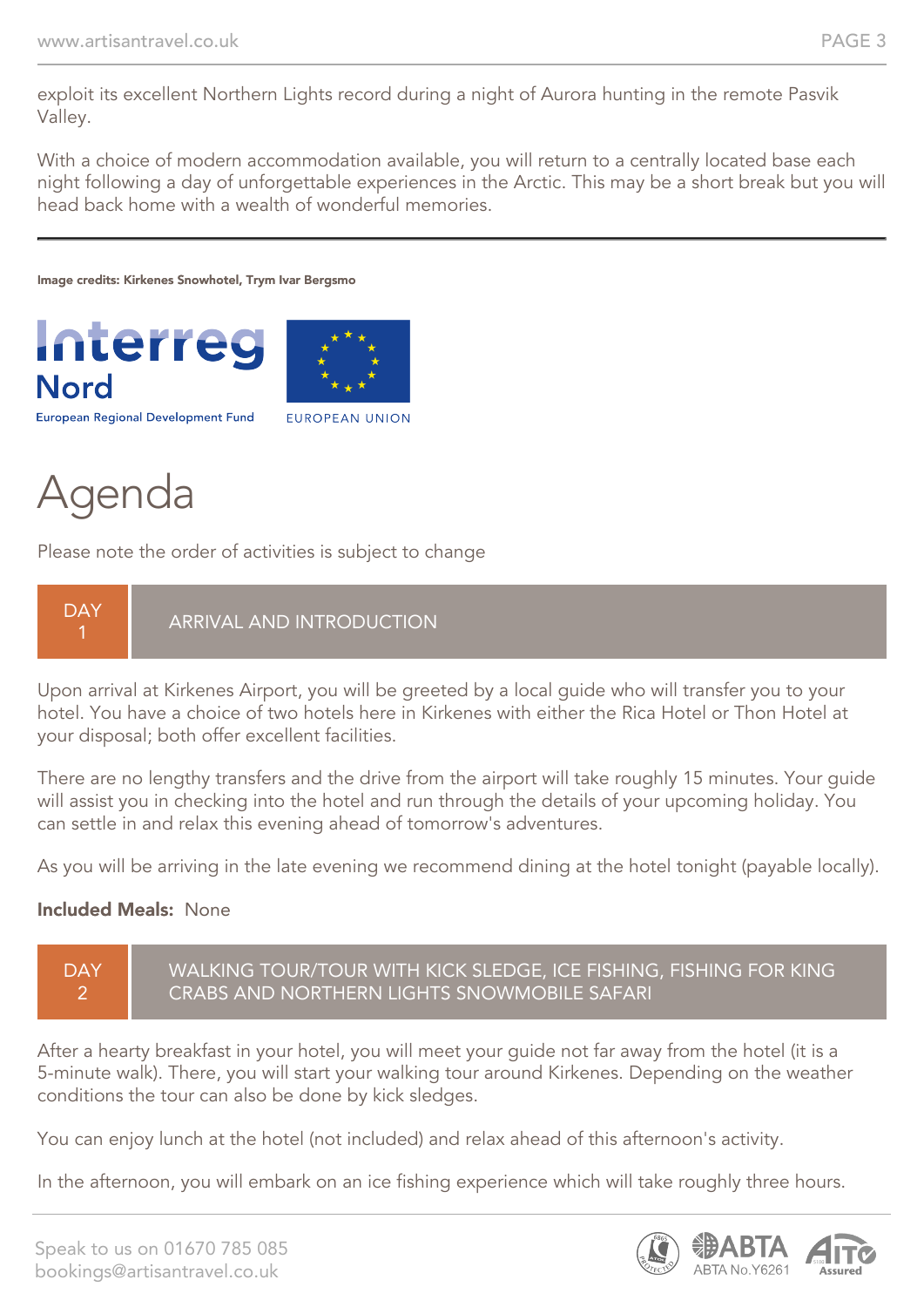Your guide will take you to a frozen lake where they will show you the simple skills which are required for this ancient pastime. Ice fishing has grown from an essential way of sourcing food to more of a hobby for modern Norwegians, but the traditions and techniques remain relatively unchanged.

This evening you are set for a real treat as you are collected from your hotel at around 6 pm for an evening of Northern Lights hunting and delicious food.

Your local guide will take you to a nearby harbour where your purpose is to pull up the large crab pots from the freezing cold waters and hopefully encounter some of the creatures which have really put Kirkenes on the culinary map – the king crab (if the ice conditions are good, you will be driving a snowmobile to one of the catching places on the ice instead (two people per snowmobile).

A king crab's leg span can grow up to 5ft 9inches and these impressive sea creatures are prolific on the seabed of the reassuringly deep waters of the Barents Sea and have become synonymous with the region. Once your catch has been landed, you will travel on to a basecamp around 10 minutes from town for the start of your snowmobile adventure.

Snowmobiling is a thrilling activity and will allow you to see a great deal of the local area in an exciting way. Following full instructions and a safety briefing, you will set off behind your guide travelling two people per machine (driver must hold a full driving licence). To upgrade and ride one person per snowmobile see the 'Personalise' section for more information. Your destination is the Siberian Taiga Forest around Pasvik. Upon arrival here, you will visit a traditional Norwegian farm dating from 1854 (as long as the trail conditions permit access) and will be given an insight into how people have made this remote part of the world their home.

As you will be in a remote region for the evening you will hopefully have excellent views of the night sky and, as this is prime Aurora territory, you could be in for a real treat if conditions are favourable.

Following your snowmobile adventure, you will return to the base camp for a very special dinner. In a traditional lavvu, you will sit around the cosy fire and enjoy the king crab caught earlier in the evening. This is sure to be some of the freshest seafood you have ever been able to enjoy and is certainly a wonderful end to the day.

#### Included Meals: Breakfast, Dinner

#### **DAY** 3 HUSKY SAFARI, SNOWHOTEL VISIT AND DINNER

Regardless of whether you class yourself as a dog lover or not, you are almost certain to fall for the huskies you will meet today after breakfast. After a drive of approximately one hour, your guide will give you an insight into the relationship between man and husky and will provide an overview of the lives of these working dogs.

Following this introduction, you will be given a full safety briefing to prepare you for the trail before setting off in pairs. One person will be the passenger and the other will control the sled (there will be the chance to swap drivers) and together with your team you will cover around 20-25 kilometres during your safari. To upgrade and ride one person per sled, see the 'Personalise' section for more information.

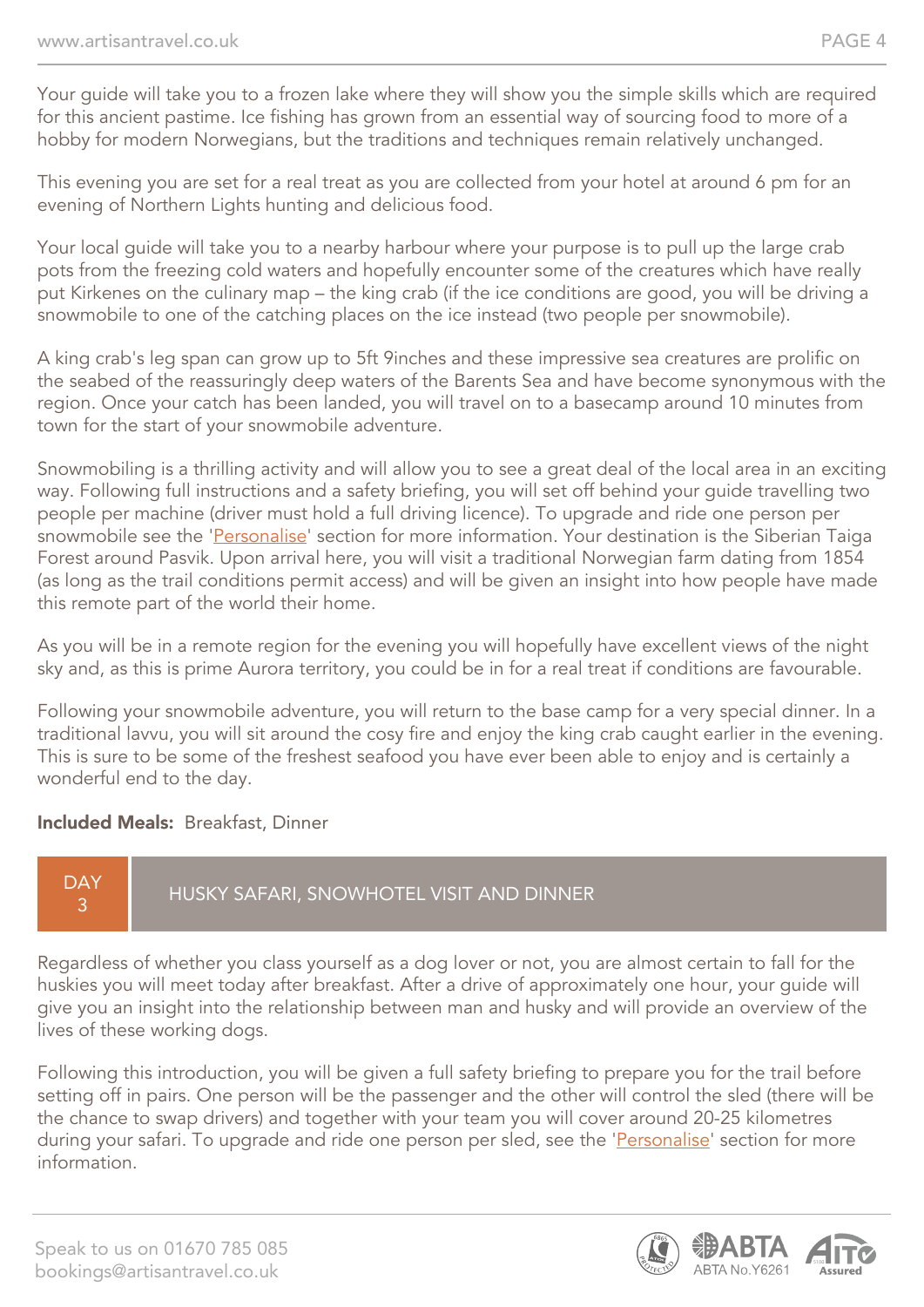A hearty lunch will be served around a campfire or in a Sámi lavvu and you can sit back and recount the experience you have just enjoyed.

This evening you will be taken to the magnificent Snowhotel for an unforgettable evening. Upon arrival, you will be given a guided tour of this monument to snow and ice architecture. You will enjoy the stunning sculptures, the beautifully decorated rooms and the ice bar. There will be many photo opportunities before you head to a nearby warm restaurant for your evening meal.

For those who would like to upgrade and spend their last night in Norway at this remarkable hotel, we can arrange for you to stay in a cold room here rather than returning to your Kirkenes hotel (you will have checked out earlier in the day). The full details of this experience can be found in the 'Personalise' section of the holiday page.

#### Included Meals: Breakfast, Lunch, Dinner



After breakfast at your hotel (either in Kirkenes or at the Snowhotel), you will be collected for your transfer back to the airport and your return flights home.

If you would like to extend your time in Norway then we can arrange for you to enjoy a city break in Oslo on your way home. Please speak to our Travel Experts for more information.

#### Included Meals: Breakfast

## Personalise this tour

### Our pick

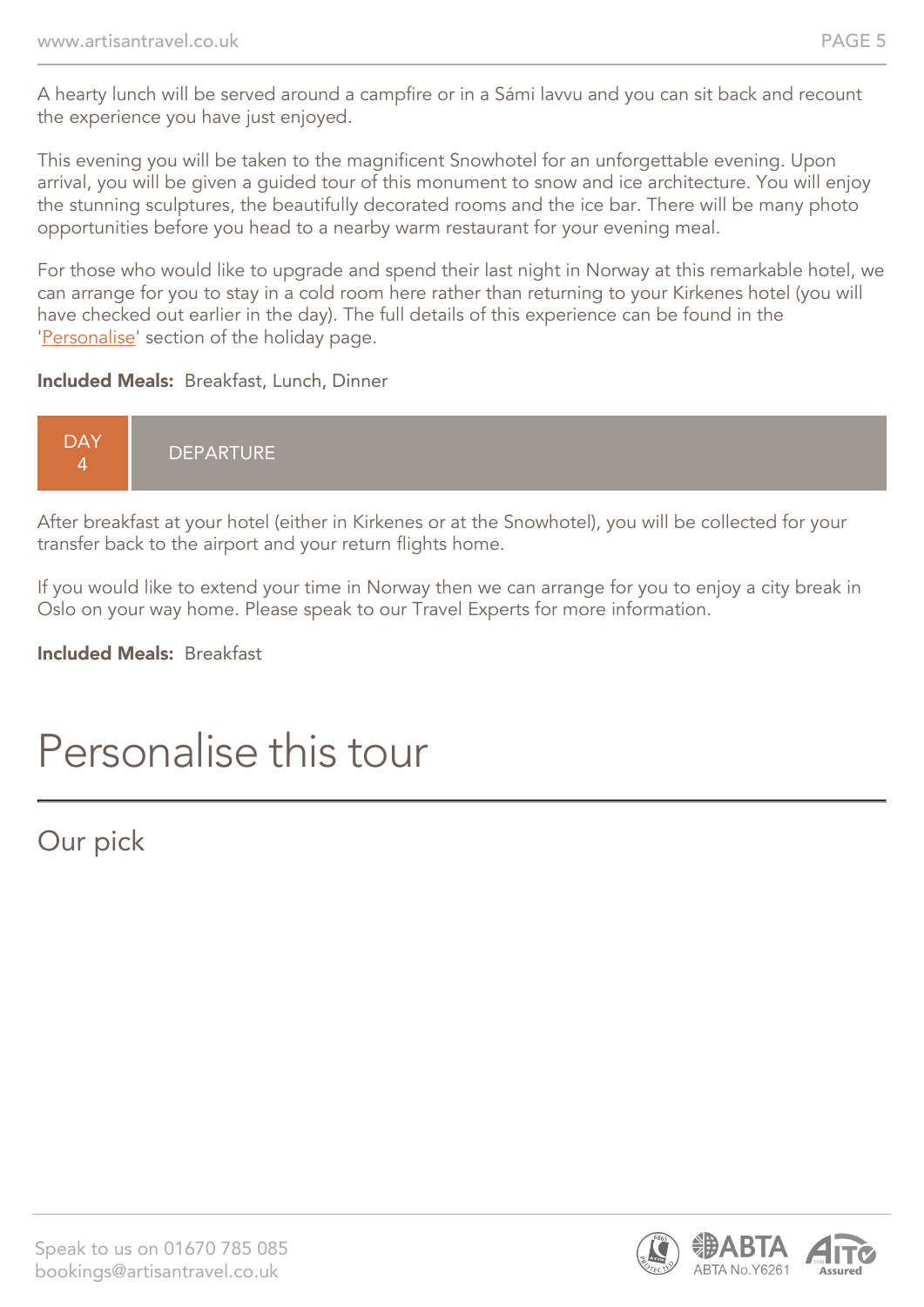

### Spend the night at the Snowhotel

You can choose to spend your third and final night in Norway at the wonderful Snowhotel. Following your guided tour and dinner with the rest of the group, you will return to check into your snow room accommodation.

These rooms are beautifully crafted from ice and snow and offer a unique experience for all guests who stay here.

Everyone is provided with a cosy Arctic-grade sleeping bag which will keep you warm despite an interior

temperature of -5°C. Breakfast will be enjoyed at the hotel in the morning and you can also relax in one of the saunas if your airport transfers permit.

You will be collected from the Snowhotel and transferred directly to the airport for your return flights home. This means that you will need to check out of your city centre hotel on the morning of Day 3.

#### Image credit: Kirkenes Snowhotel

#### Other options

#### LITTLE EXTRAS



#### Drive your own dogsled

If you want to experience the uninterrupted thrill of controlling a pack of huskies, this upgrade will let you drive one per sled - rather than having to switch halfway to being a passenger.

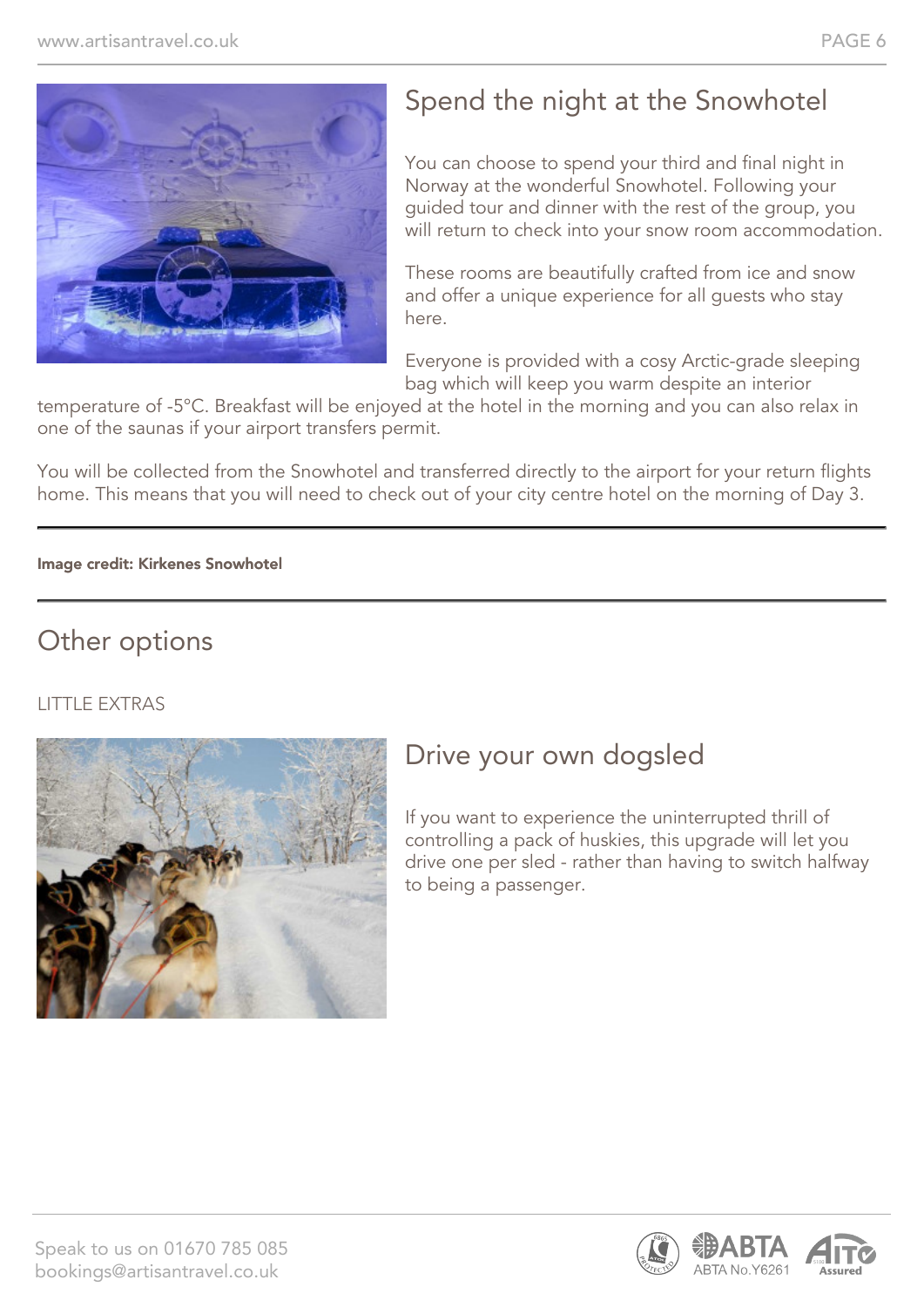

#### Drive your own snowmobile (Northern Lights king crab tour)

Snowmobiling is incredibly addictive and you may wish to have a vehicle all to yourself. This upgrade lets you do just that!

# Included Accommodation

Other options are available - see below for details.

### Thon Hotel Kirkenes (Nights: 1-3)



The Thon Hotel is located on the quayside in Kirkenes, offering spectacular views over the Bøkfjorden Fjord. The hotel is just a short distance from the Hurtigruten Terminal and is in easy walking distance from the main shops, cafés and restaurants of the city. The hotel has a bright and modern Scandinavian feel and offers guests a comfortable base for a wonderful Kirkenes experience.

### Hotel facilities

- The hotel has a large restaurant and bar area, which serves an exciting and varied à la carte menu. It is a lovely spot in which to relax in the evening and a great place to sample an array of international dishes and local specialities, such as king crab
- Free Wi-Fi is available throughout

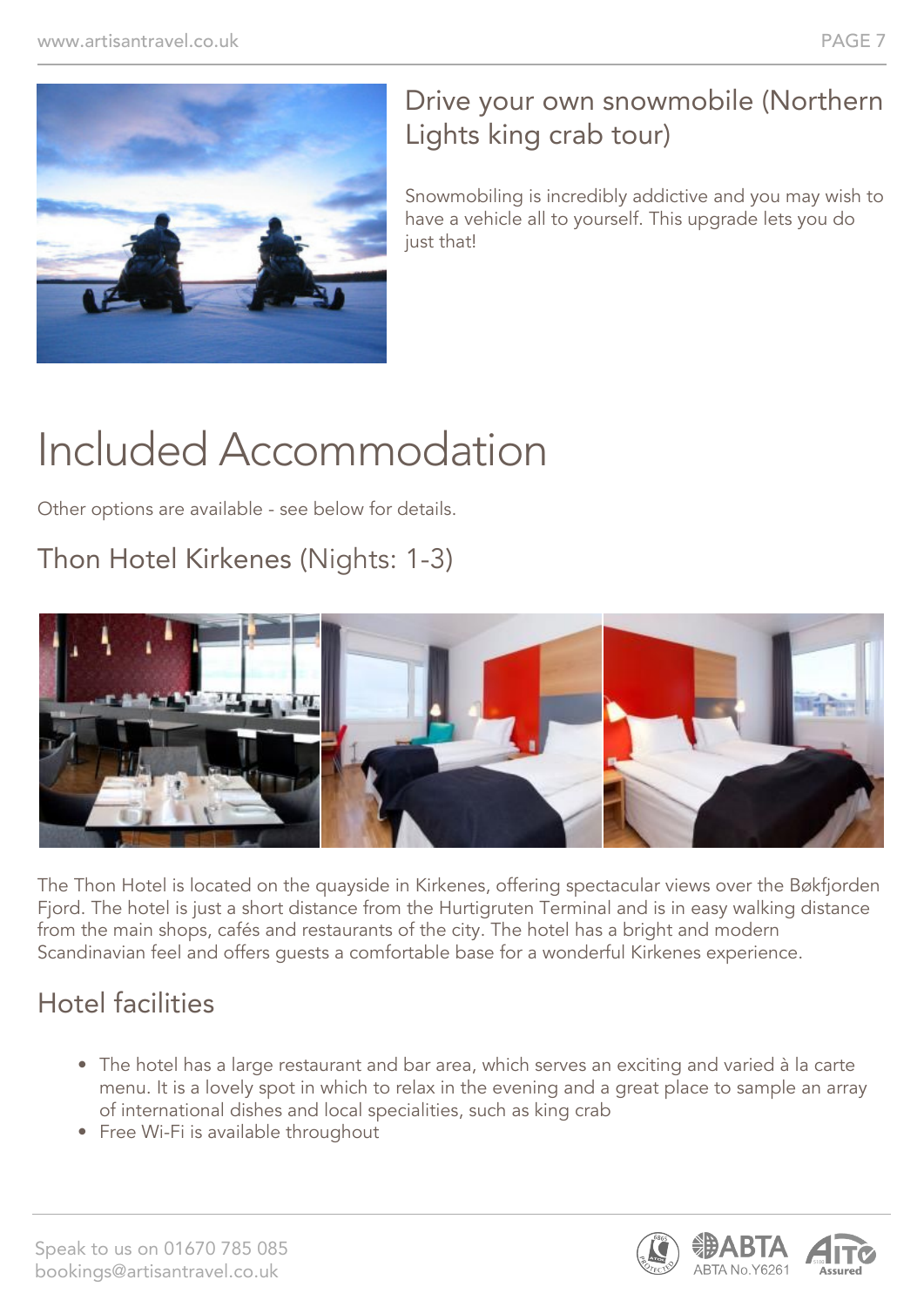### Guest bedroom types

DOUBLE/TWIN ROOMS: There are 144 rooms in total. Each guest bedroom has an en-suite with shower room, a hairdryer, a phone and a TV.

#### Image credit: Thon Hotel Kirkenes

# Other accommodation options

Contact us for a personalised quote.

### Scandic Hotel



The Scandic Hotel (formerly the Rica Arctic) is located in the centre of Kirkenes, close to the main pedestrian street of the city and 2km from the Hurtigruten Terminal. The hotel offers simple and comfortable accommodation, which exudes a relaxed atmosphere - the ideal base for an Arctic adventure. The area surrounding the hotel has a wide range of shops, cafés and restaurants that can be explored. It is close to some of the city's most popular tourist attractions such as the Savio Museum, which has a beautiful exhibition of Sámi art.

### Hotel facilities

The hotel has a range of facilities which have been designed to make your stay as relaxed as possible.

- An indoor swimming pool is available for guest use
- A wonderfully relaxing sauna, which is the ideal place to relax after a day in the Arctic
- The restaurant serves a fantastic à la carte menu for dinner which includes a range of international dishes. Local specialities such as mouth-watering smoked salmon and king crab. Breakfast is served buffet style with a variety of hot and cold dishes
- Free Wi-Fi is available throughout

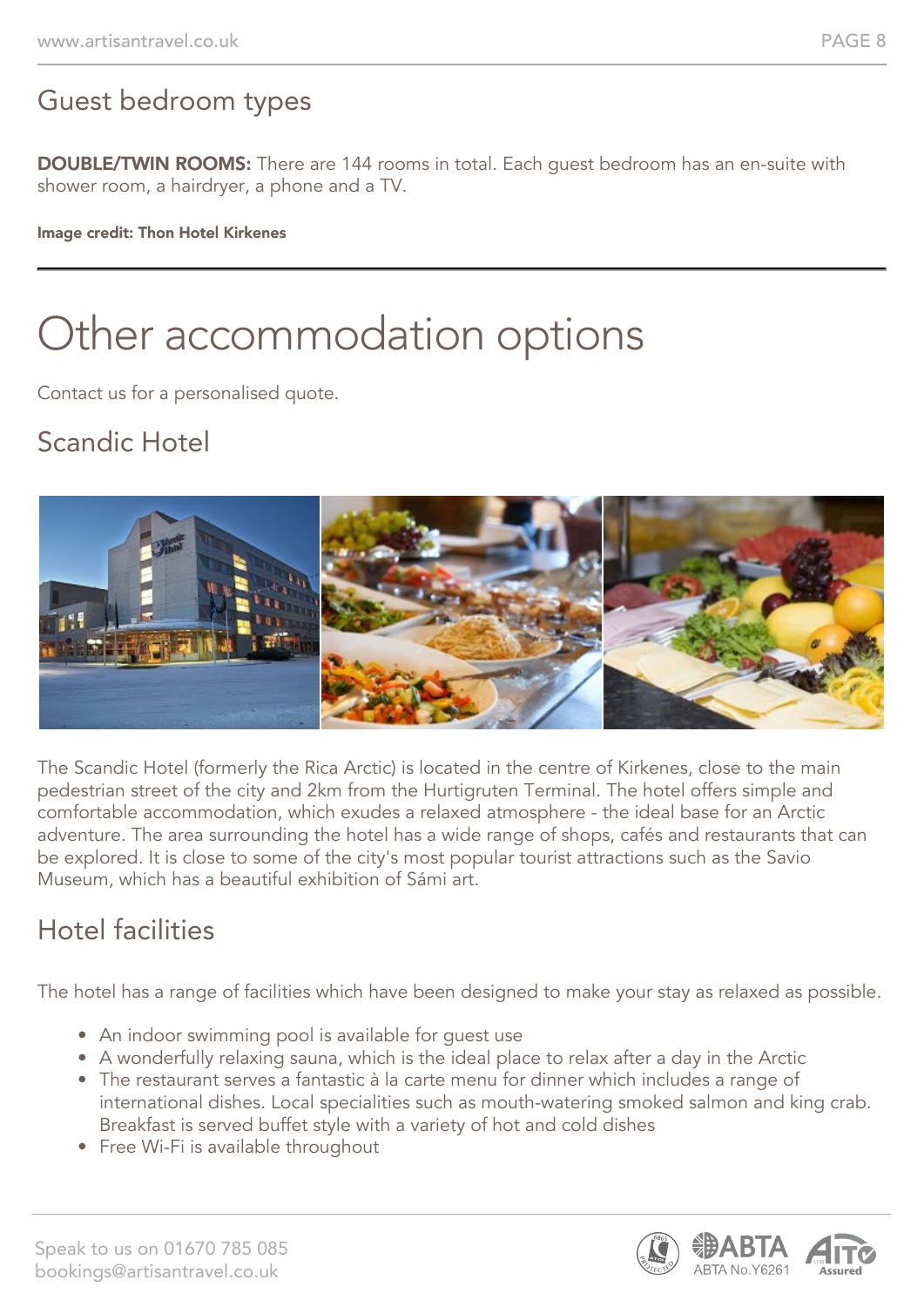### Guest bedroom types

DOUBLE/TWIN ROOMS: There are 90 rooms in total at Rica Arctic Hotel. Each guest bedroom has an en-suite with shower room, a hairdryer, a phone and a TV.

Image credit: Rica Arctic Hotel

# The Specifics

### Holiday group size (approximate)

Approximately 2 - 24 people

### Group Size

We always try to provide an approximation of the group size you can expect to be with for the duration of each of our holidays. It may be that you are joined by others for parts of your holiday (such as transfers and particular activities) but the above number reflects those you can normally expect to be with from beginning to end. If group size is something which is particularly important to you, please speak to our Travel Experts and they can suggest the best holidays for you.

Tailor-made holiday group sizes will vary for all activities as will the group size for any additional activities you book.

#### Minimum and maximum age

If a specific minimum age applies to this holiday, it can be found in the Key Facts box on the holiday Overview page.

Unless otherwise stated in the in the Key Facts box on the holiday Overview page, the minimum age for participation in an Artisan holiday is typically 8 years old (there may be younger children in some destinations who have booked with other companies). If an adult-only environment is important to you, then please contact our Travel Experts and they will advise on the best dates and destinations for you. If you are looking for a holiday designed specifically for families then please see our sister company [www.activitiesabroad.com](http://www.activitiesabroad.com/)

#### Itinerary amendments

The order of activities listed in this agenda is provided for guidance only, your final and detailed itinerary will be provided either with your final travel documents (which are uploaded into your online account around a week prior to departure) or upon arrival.